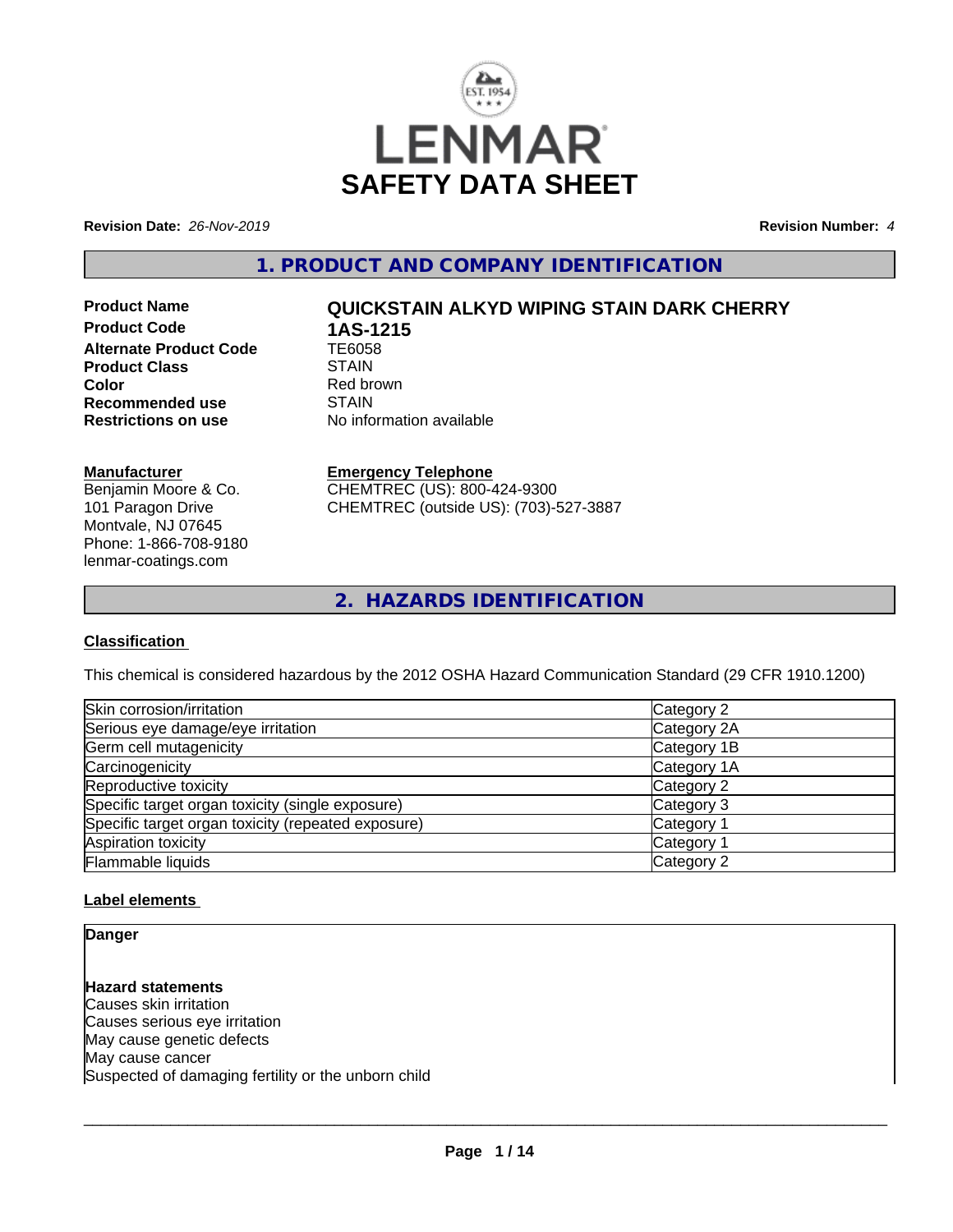May cause drowsiness or dizziness Causes damage to organs through prolonged or repeated exposure May be fatal if swallowed and enters airways Highly flammable liquid and vapor



#### **Precautionary Statements - Prevention**

Obtain special instructions before use Do not handle until all safety precautions have been read and understood Use personal protective equipment as required Wash face, hands and any exposed skin thoroughly after handling Wear eye/face protection Do not breathe dust/fume/gas/mist/vapors/spray Do not eat, drink or smoke when using this product Use only outdoors or in a well-ventilated area Keep away from heat, hot surfaces, sparks, open flames and other ignition sources. No smoking Keep container tightly closed Ground/bond container and receiving equipment Use explosion-proof electrical/ventilating/lighting/equipment Use only non-sparking tools Take precautionary measures against static discharge Keep cool

\_\_\_\_\_\_\_\_\_\_\_\_\_\_\_\_\_\_\_\_\_\_\_\_\_\_\_\_\_\_\_\_\_\_\_\_\_\_\_\_\_\_\_\_\_\_\_\_\_\_\_\_\_\_\_\_\_\_\_\_\_\_\_\_\_\_\_\_\_\_\_\_\_\_\_\_\_\_\_\_\_\_\_\_\_\_\_\_\_\_\_\_\_

### **Precautionary Statements - Response**

IF exposed or concerned: Get medical advice/attention

#### **Eyes**

IF IN EYES: Rinse cautiously with water for several minutes. Remove contact lenses, if present and easy to do. Continue rinsing

If eye irritation persists: Get medical advice/attention

#### **Skin**

If skin irritation occurs: Get medical advice/attention

IF ON SKIN (or hair): Remove/Take off immediately all contaminated clothing. Rinse skin with water/shower Wash contaminated clothing before reuse

#### **Inhalation**

IF INHALED: Remove victim to fresh air and keep atrest in a position comfortable for breathing

#### **Ingestion**

IF SWALLOWED: Immediately call a POISON CENTER or doctor/physician

#### Do NOT induce vomiting

**Fire**

In case of fire: Use CO2, dry chemical, or foam for extinction

#### **Precautionary Statements - Storage**

Store locked up

Store in a well-ventilated place. Keep container tightly closed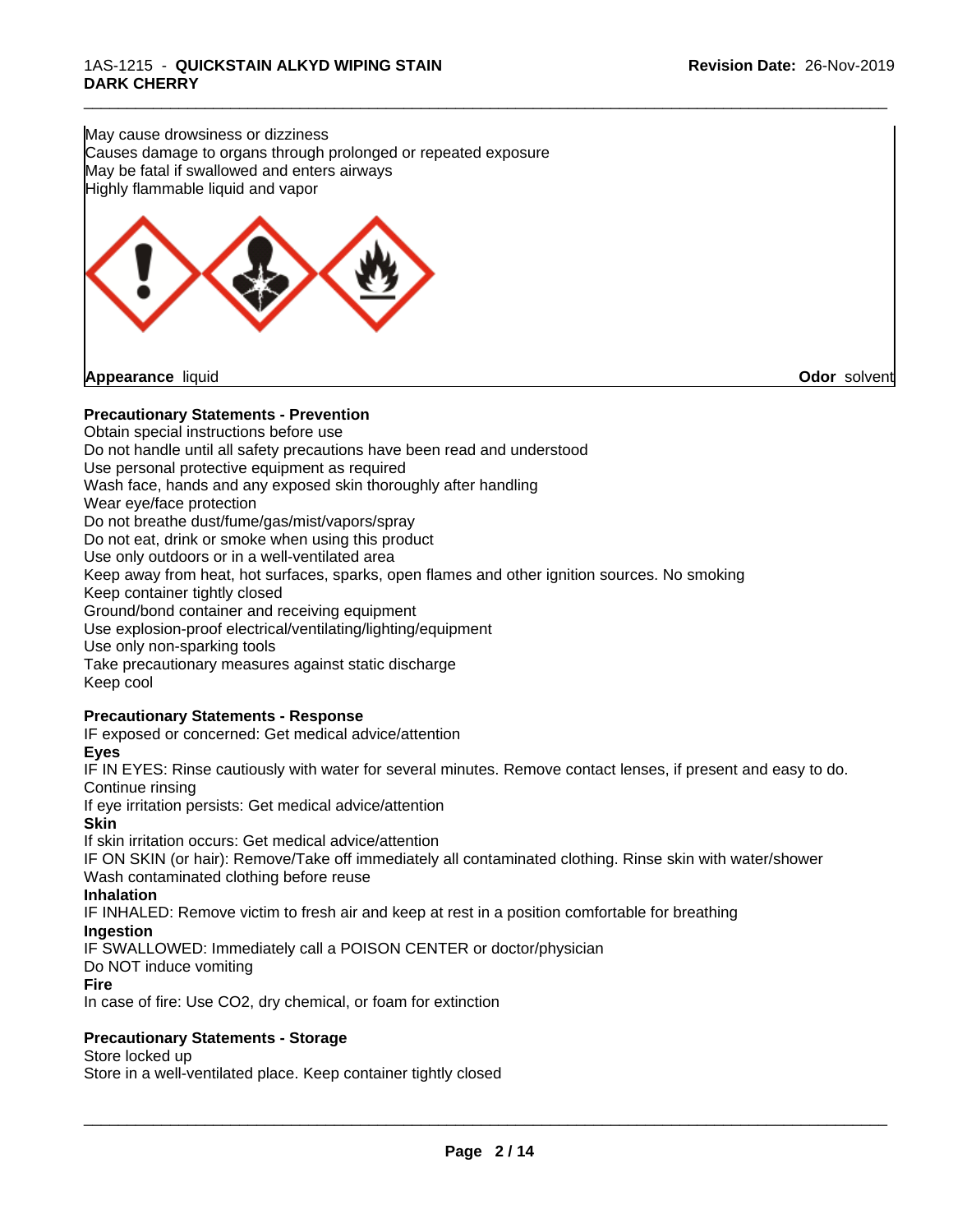#### **Precautionary Statements - Disposal**

Dispose of contents/container to an approved waste disposal plant

#### **Hazards not otherwise classified (HNOC)**

Rags, steel wool or waste soaked with this product may spontaneously catch fire if improperly discarded

#### **Other information**

No information available

| <b>Chemical name</b>                        | CAS No.        | Weight-%    |
|---------------------------------------------|----------------|-------------|
| Acetone                                     | 67-64-1        | $10 - 15$   |
| Hydrotreated light naphtha                  | 64742-49-0     | $5 - 10$    |
| Solvent naphtha (petroleum), heavy aromatic | 64742-94-5     | $5 - 10$    |
| Distillates, petroleum, hydrotreated light  | 64742-47-8     | $5 - 10$    |
| Solvent naphtha, petroleum, light aromatic  | 64742-95-6     | $5 - 10$    |
| n-Butyl acetate                             | 123-86-4       | $5 - 10$    |
| 2-Butoxyethanol                             | 111-76-2       | $1 - 5$     |
| VM&P naphtha                                | 64742-89-8     | $1 - 5$     |
| 1,2,4-Trimethylbenzene                      | $95 - 63 - 6$  | 1 - 5       |
| Stoddard solvent                            | 8052-41-3      | 1 - 5       |
| Xylene                                      | 1330-20-7      | $1 - 5$     |
| Iron oxide                                  | 1309-37-1      | $1 - 5$     |
| Naphthalene                                 | $91 - 20 - 3$  | $0.5 - 1$   |
| Ethanol                                     | 64-17-5        | $0.5 - 1$   |
| Ethyl benzene                               | $100 - 41 - 4$ | $0.1 - 0.5$ |
| Carbon black                                | 1333-86-4      | $0.1 - 0.5$ |
| Octane                                      | 111-65-9       | $0.1 - 0.5$ |
| Heptane                                     | 142-82-5       | $0.1 - 0.5$ |
| Cumene                                      | 98-82-8        | $0.1 - 0.5$ |

# **3. COMPOSITION INFORMATION ON COMPONENTS**

\_\_\_\_\_\_\_\_\_\_\_\_\_\_\_\_\_\_\_\_\_\_\_\_\_\_\_\_\_\_\_\_\_\_\_\_\_\_\_\_\_\_\_\_\_\_\_\_\_\_\_\_\_\_\_\_\_\_\_\_\_\_\_\_\_\_\_\_\_\_\_\_\_\_\_\_\_\_\_\_\_\_\_\_\_\_\_\_\_\_\_\_\_

# **4. FIRST AID MEASURES**

#### **Description of first aid measures**

| <b>General Advice</b> | If symptoms persist, call a physician. Show this safety data sheet to the doctor in<br>attendance.                                                                                                                      |
|-----------------------|-------------------------------------------------------------------------------------------------------------------------------------------------------------------------------------------------------------------------|
| <b>Eye Contact</b>    | Immediately flush with plenty of water. After initial flushing, remove any contact<br>lenses and continue flushing for at least 15 minutes. Keep eye wide open while<br>rinsing. If symptoms persist, call a physician. |
| <b>Skin Contact</b>   | Wash off immediately with soap and plenty of water removing all contaminated<br>clothes and shoes. If skin irritation persists, call a physician.                                                                       |
| <b>Inhalation</b>     | Move to fresh air. If symptoms persist, call a physician.<br>If not breathing, give artificial respiration. Call a physician immediately.                                                                               |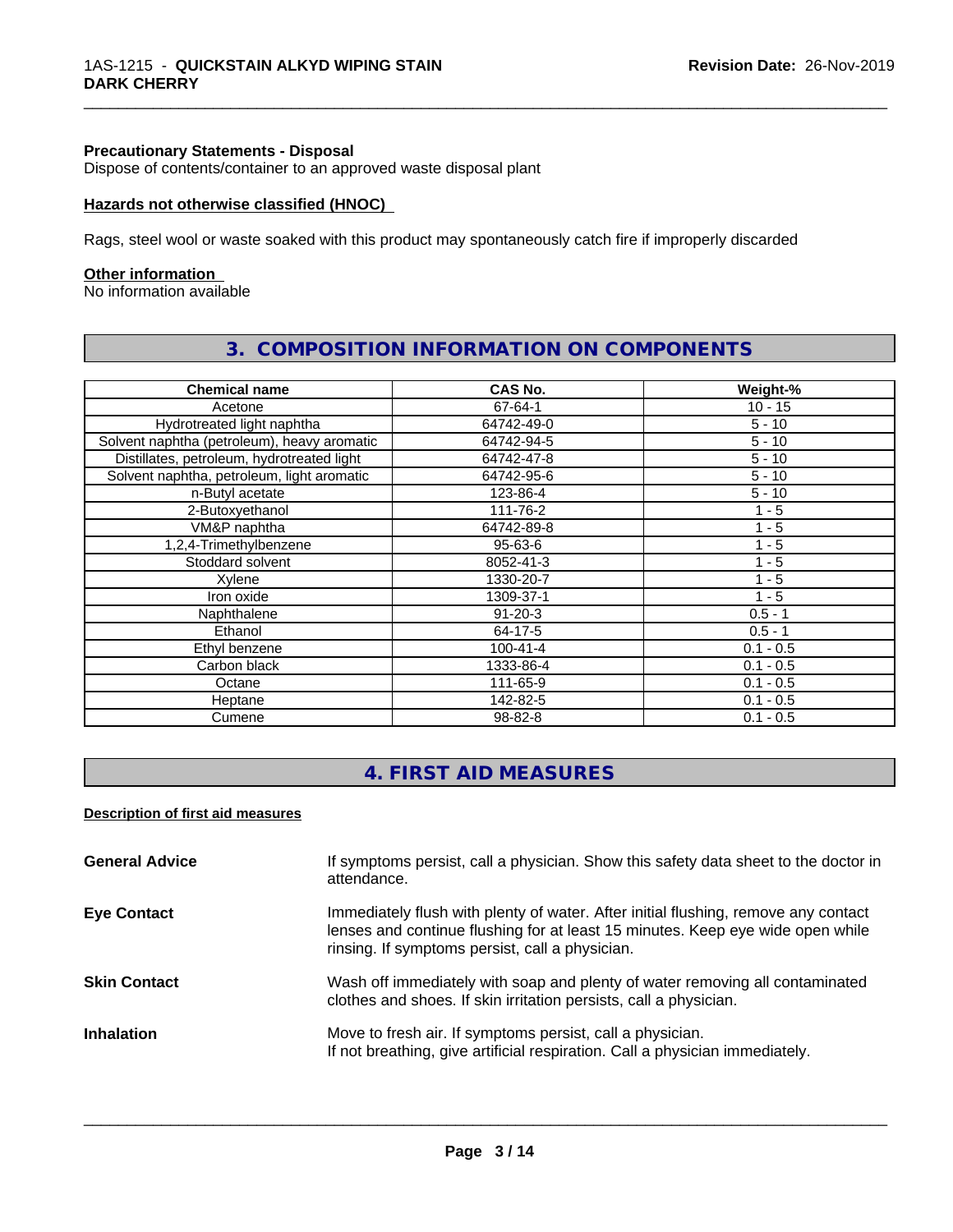| Ingestion                                        | Clean mouth with water and afterwards drink plenty of water. Do not induce<br>vomiting without medical advice. Never give anything by mouth to an unconscious<br>person. Consult a physician. |
|--------------------------------------------------|-----------------------------------------------------------------------------------------------------------------------------------------------------------------------------------------------|
| <b>Protection Of First-Aiders</b>                | Use personal protective equipment.                                                                                                                                                            |
| <b>Most Important</b><br><b>Symptoms/Effects</b> | No information available.                                                                                                                                                                     |
| <b>Notes To Physician</b>                        | Treat symptomatically.                                                                                                                                                                        |

**5. FIRE-FIGHTING MEASURES**

|                                          | <b>Flammable Properties</b>                                   |                                                       |                                       | Vapors may travel considerable distance to a source of<br>ignition and flash back. Vapors may cause flash fire.                                                                                                                                                                     |  |
|------------------------------------------|---------------------------------------------------------------|-------------------------------------------------------|---------------------------------------|-------------------------------------------------------------------------------------------------------------------------------------------------------------------------------------------------------------------------------------------------------------------------------------|--|
|                                          | <b>Suitable Extinguishing Media</b>                           |                                                       | surrounding environment.              | Foam, dry powder or water. Use extinguishing measures<br>that are appropriate to local circumstances and the                                                                                                                                                                        |  |
|                                          |                                                               | Protective equipment and precautions for firefighters | and full protective gear.             | As in any fire, wear self-contained breathing apparatus<br>pressure-demand, MSHA/NIOSH (approved or equivalent)                                                                                                                                                                     |  |
|                                          | <b>Hazardous combustion products</b>                          |                                                       | which may be toxic and/or irritating. | Burning may result in carbon dioxide, carbon monoxide<br>and other combustion products of varying composition                                                                                                                                                                       |  |
|                                          | <b>Specific Hazards Arising From The Chemical</b>             |                                                       | vapors.                               | Flammable. Flash back possible over considerable<br>distance. Keep product and empty container away from<br>heat and sources of ignition. Closed containers may<br>rupture if exposed to fire or extreme heat. Thermal<br>decomposition can lead to release of irritating gases and |  |
|                                          | <b>Sensitivity to mechanical impact</b>                       |                                                       | No                                    |                                                                                                                                                                                                                                                                                     |  |
| Sensitivity to static discharge          |                                                               | Yes                                                   |                                       |                                                                                                                                                                                                                                                                                     |  |
| <b>Flash Point Data</b><br><b>Method</b> | Flash point (°F)<br>Flash Point (°C)                          |                                                       | 24<br>$-4$<br><b>PMCC</b>             |                                                                                                                                                                                                                                                                                     |  |
|                                          | <b>Flammability Limits In Air</b>                             |                                                       |                                       |                                                                                                                                                                                                                                                                                     |  |
|                                          | Lower flammability limit:<br><b>Upper flammability limit:</b> |                                                       | Not available<br>Not available        |                                                                                                                                                                                                                                                                                     |  |
| <b>NFPA</b>                              | Health: 2                                                     | Flammability: 3                                       | Instability: 0                        | <b>Special: Not Applicable</b>                                                                                                                                                                                                                                                      |  |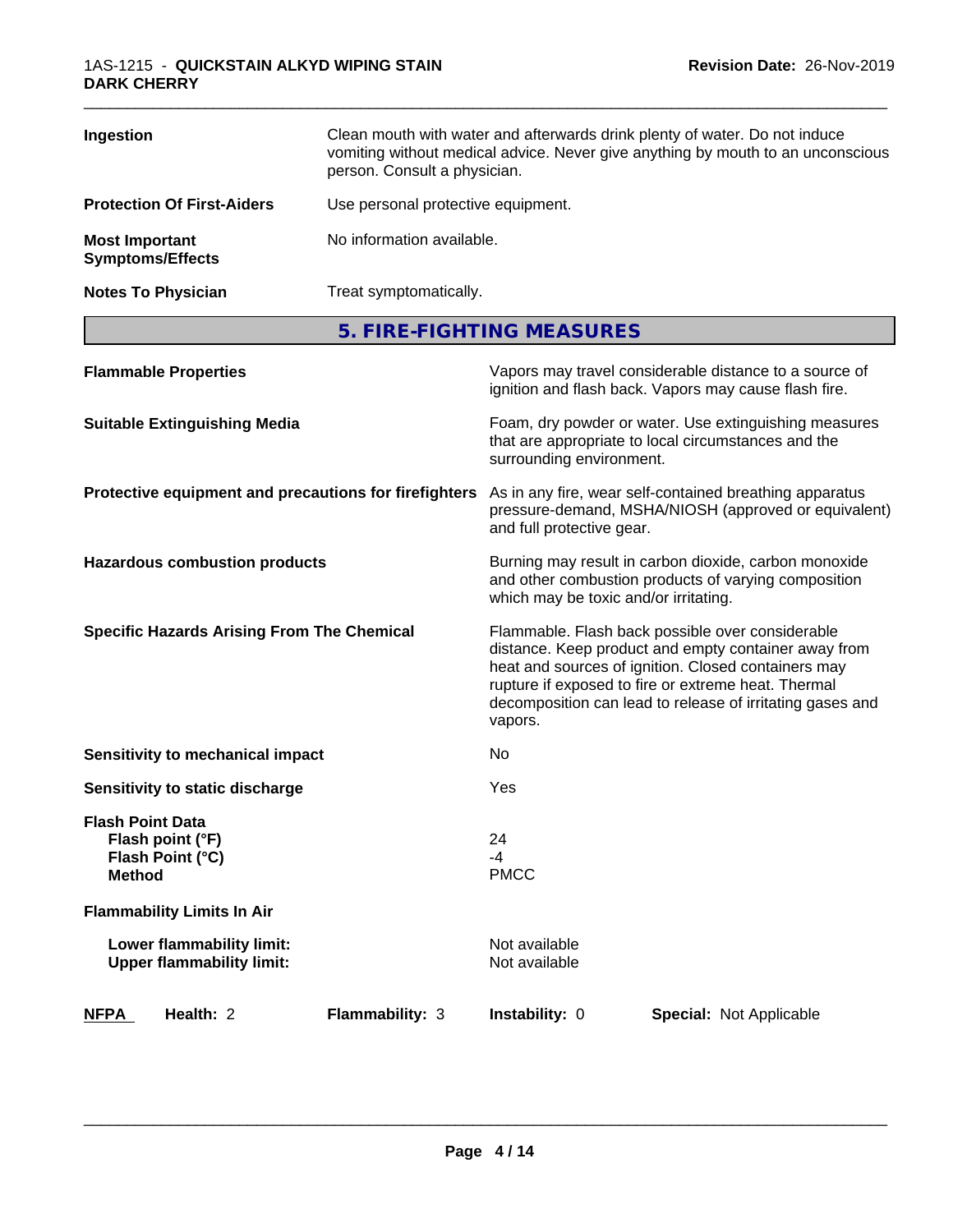#### **NFPA Legend**

- 0 Not Hazardous
- 1 Slightly
- 2 Moderate
- 3 High
- 4 Severe

*The ratings assigned are only suggested ratings, the contractor/employer has ultimate responsibilities for NFPA ratings where this system is used.*

\_\_\_\_\_\_\_\_\_\_\_\_\_\_\_\_\_\_\_\_\_\_\_\_\_\_\_\_\_\_\_\_\_\_\_\_\_\_\_\_\_\_\_\_\_\_\_\_\_\_\_\_\_\_\_\_\_\_\_\_\_\_\_\_\_\_\_\_\_\_\_\_\_\_\_\_\_\_\_\_\_\_\_\_\_\_\_\_\_\_\_\_\_

*Additional information regarding the NFPA rating system is available from the National Fire Protection Agency (NFPA) at www.nfpa.org.*

#### **6. ACCIDENTAL RELEASE MEASURES**

| <b>Personal Precautions</b>      | Remove all sources of ignition. Take precautions to prevent flashback. Ground<br>and bond all containers and handling equipment. Take precautionary measures<br>against static discharges. Ensure adequate ventilation. Avoid contact with skin,<br>eyes and clothing. Use personal protective equipment.  |
|----------------------------------|------------------------------------------------------------------------------------------------------------------------------------------------------------------------------------------------------------------------------------------------------------------------------------------------------------|
| <b>Other Information</b>         | Prevent further leakage or spillage if safe to do so. Do not allow material to<br>contaminate ground water system. Prevent product from entering drains. Do not<br>flush into surface water or sanitary sewer system. Local authorities should be<br>advised if significant spillages cannot be contained. |
| <b>Environmental precautions</b> | See Section 12 for additional Ecological Information.                                                                                                                                                                                                                                                      |
| <b>Methods for Cleaning Up</b>   | Dam up. Soak up with inert absorbent material. Use a non-sparking or explosion<br>proof means to transfer material to a sealed, appropriate container for disposal.<br>Clean contaminated surface thoroughly.                                                                                              |

# **7. HANDLING AND STORAGE**

| <b>Handling</b>               | Avoid contact with skin, eyes and clothing. Wear personal protective equipment.<br>Do not breathe vapors or spray mist. Use only in ventilated areas. Prevent vapor<br>build-up by providing adequate ventilation during and after use.                                                                                                                                                                                                        |
|-------------------------------|------------------------------------------------------------------------------------------------------------------------------------------------------------------------------------------------------------------------------------------------------------------------------------------------------------------------------------------------------------------------------------------------------------------------------------------------|
|                               | Take precautionary measures against static discharges. To avoid ignition of<br>vapors by static electricity discharge, all metal parts of the equipment must be<br>grounded. Keep away from heat, sparks and flame. Do not smoke. Extinguish all<br>flames and pilot lights, and turn off stoves, heaters, electric motors and other<br>sources of ignition during use and until all vapors are gone. Ignition and/or flash<br>back may occur. |
| <b>Storage</b>                | Keep containers tightly closed in a dry, cool and well-ventilated place. Keep away<br>from heat. Keep away from open flames, hot surfaces and sources of ignition.<br>Keep in properly labeled containers. Keep out of the reach of children.                                                                                                                                                                                                  |
|                               | <b>DANGER</b> - Rags, steel wool or waste soaked with this product may<br>spontaneously catch fire if improperly discarded. Immediately after use, place<br>rags, steel wool or waste in a sealed water-filled metal container.                                                                                                                                                                                                                |
| <b>Incompatible Materials</b> | Incompatible with strong acids and bases and strong oxidizing agents.                                                                                                                                                                                                                                                                                                                                                                          |
|                               | <b>Technical measures/Precautions</b> Ensure adequate ventilation. Use only where airflow will keep vapors from building                                                                                                                                                                                                                                                                                                                       |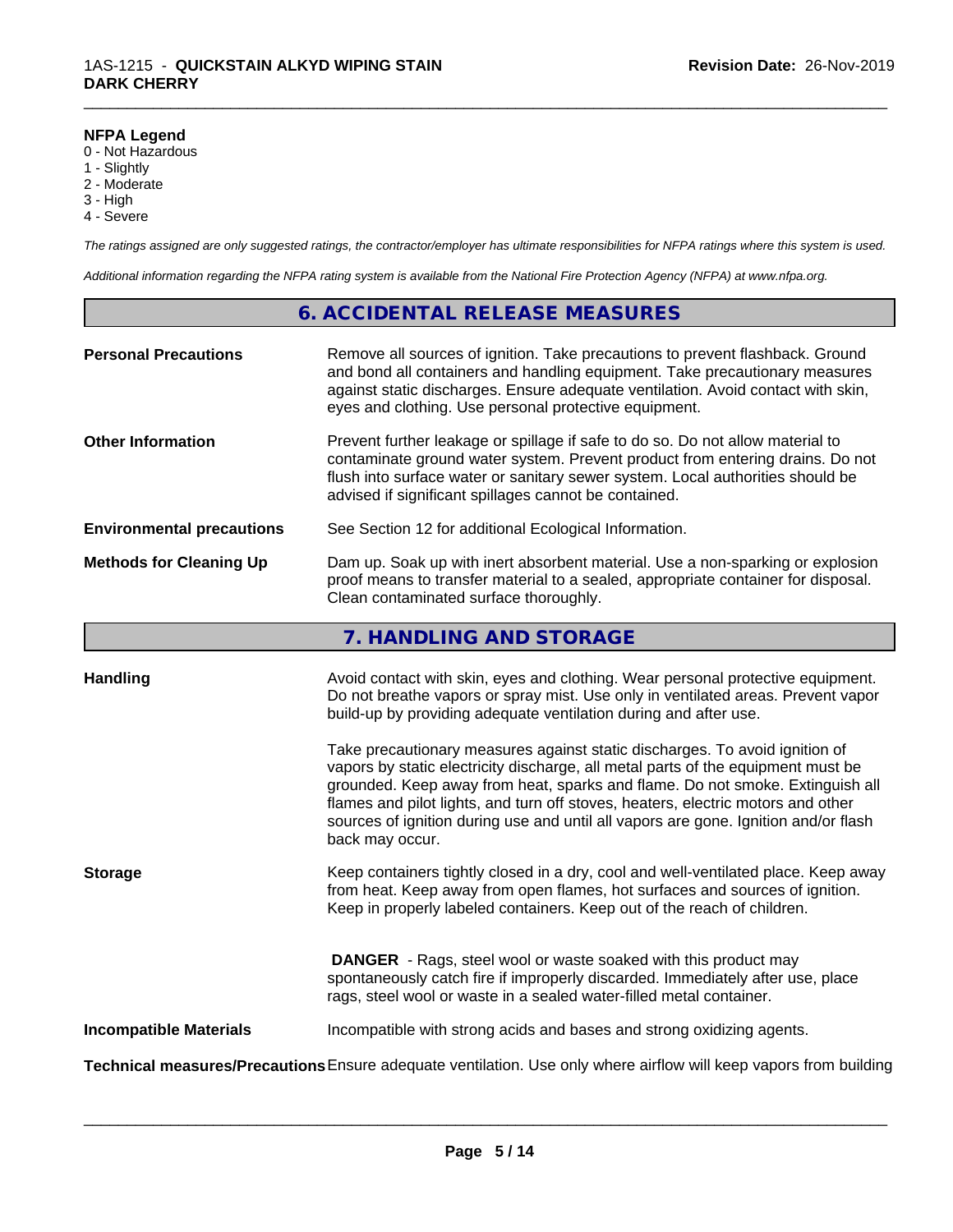up in or near the work area in adjoining rooms. Comply with all national, state, and local codes pertaining to the storage, handling, dispensing and disposal of flammable liquids.

\_\_\_\_\_\_\_\_\_\_\_\_\_\_\_\_\_\_\_\_\_\_\_\_\_\_\_\_\_\_\_\_\_\_\_\_\_\_\_\_\_\_\_\_\_\_\_\_\_\_\_\_\_\_\_\_\_\_\_\_\_\_\_\_\_\_\_\_\_\_\_\_\_\_\_\_\_\_\_\_\_\_\_\_\_\_\_\_\_\_\_\_\_

Dissipate static electricity during transfer by grounding and bonding containers and equipment before transferring material. All equipment should be non-sparking and explosion proof. Use explosion proof electrical equipment for ventilation, lighting and material handling.

**8. EXPOSURE CONTROLS/PERSONAL PROTECTION**

#### **Exposure Limits**

| <b>Chemical name</b> | <b>ACGIH TLV</b>            | <b>OSHA PEL</b>                   |
|----------------------|-----------------------------|-----------------------------------|
| Acetone              | 250 ppm - TWA               | 1000 ppm - TWA                    |
|                      | 500 ppm - STEL              | 2400 mg/m <sup>3</sup> - TWA      |
| n-Butyl acetate      | 150 ppm - TWA               | 150 ppm - TWA                     |
|                      | 200 ppm - STEL              | 710 mg/m <sup>3</sup> - TWA       |
| 2-Butoxyethanol      | 20 ppm - TWA                | 50 ppm - TWA                      |
|                      |                             | 240 mg/m $3$ - TWA                |
|                      |                             | prevent or reduce skin absorption |
| Stoddard solvent     | 100 ppm - TWA               | $\overline{500}$ ppm - TWA        |
|                      |                             | 2900 mg/m <sup>3</sup> - TWA      |
| Xylene               | 100 ppm - TWA               | 100 ppm - TWA                     |
|                      | 150 ppm - STEL              | 435 mg/m <sup>3</sup> - TWA       |
| Iron oxide           | $5$ mg/m <sup>3</sup> - TWA | 10 mg/m $3$ - TWA                 |
|                      |                             | 15 mg/m <sup>3</sup> - TWA Rouge  |
|                      |                             | 5 mg/m <sup>3</sup> - TWA Rouge   |
| Naphthalene          | 10 ppm - TWA                | 10 ppm - TWA                      |
|                      | Skin                        | $50$ mg/m <sup>3</sup> - TWA      |
| Ethanol              | STEL: 1000 ppm              | 1000 ppm - TWA                    |
|                      |                             | 1900 mg/m <sup>3</sup> - TWA      |
| Ethyl benzene        | 20 ppm - TWA                | 100 ppm - TWA                     |
|                      |                             | 435 mg/m <sup>3</sup> - TWA       |
| Carbon black         | $3$ mg/m $3$ - TWA          | 3.5 mg/m <sup>3</sup> - TWA       |
| Octane               | 300 ppm - TWA               | 500 ppm - TWA                     |
|                      |                             | 2350 mg/m <sup>3</sup> - TWA      |
| Heptane              | 400 ppm - TWA               | 500 ppm - TWA                     |
|                      | 500 ppm - STEL              | 2000 mg/m <sup>3</sup> - TWA      |
| Cumene               | 50 ppm - TWA                | 50 ppm - TWA                      |
|                      |                             | 245 mg/m <sup>3</sup> - TWA       |
|                      |                             | prevent or reduce skin absorption |

#### **Legend**

ACGIH - American Conference of Governmental Industrial Hygienists Exposure Limits OSHA - Occupational Safety & Health Administration Exposure Limits N/E - Not Established

# **Appropriate engineering**

**controls** 

**Engineering Measures** Ensure adequate ventilation, especially in confined areas.

# **Personal Protective Equipment**<br>**Eye/Face Protection**

Safety glasses with side-shields. If splashes are likely to occur, wear:. Tightly fitting safety goggles.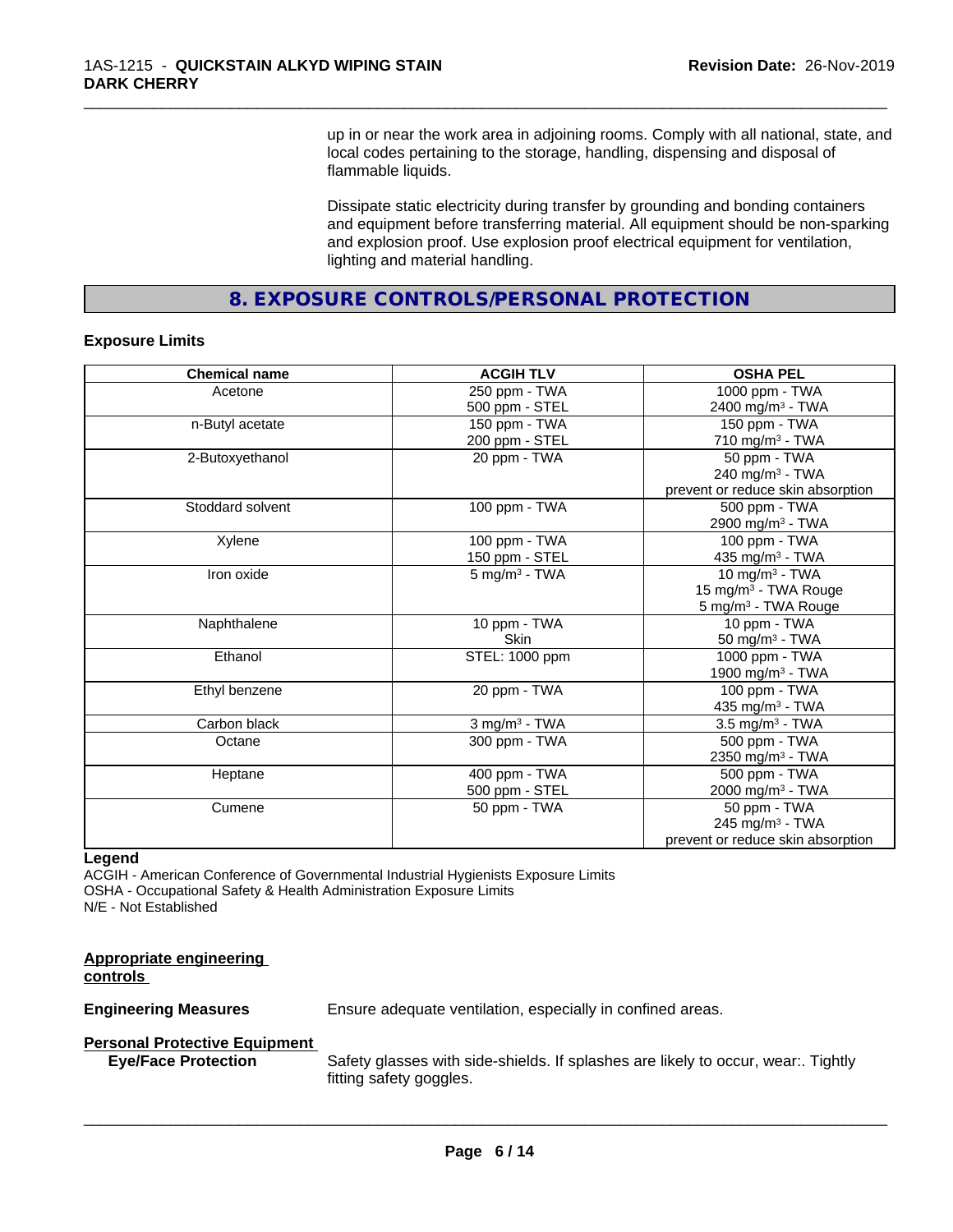| <b>Skin Protection</b><br><b>Respiratory Protection</b> | Long sleeved clothing. Protective gloves.<br>Use only with adequate ventilation. In operations where exposure limits are<br>exceeded, use a NIOSH approved respirator that has been selected by a<br>technically qualified person for the specific work conditions. When spraying the<br>product or applying in confined areas, wear a NIOSH approved respirator<br>specified for paint spray or organic vapors. |
|---------------------------------------------------------|------------------------------------------------------------------------------------------------------------------------------------------------------------------------------------------------------------------------------------------------------------------------------------------------------------------------------------------------------------------------------------------------------------------|
| <b>Hygiene Measures</b>                                 | Avoid contact with skin, eyes and clothing. Remove and wash contaminated<br>clothing before re-use. Wash thoroughly after handling.                                                                                                                                                                                                                                                                              |

### **9. PHYSICAL AND CHEMICAL PROPERTIES**

**Appearance** liquid **Odor** solvent **Odor Threshold** No information available **Density (lbs/gal)** 7.4 - 7.5 **Specific Gravity** 0.88 - 0.90 **pH** No information available **Viscosity (cps)** No information available in the Viscosity (cps) **Solubility(ies)** No information available in the solution of the solution of the solution available in the solution of the solution of the solution of the solution of the solution of the solution of the solution of the so **Water solubility** No information available **Evaporation Rate No information available No information available Vapor pressure** No information available **Vapor density Vapor density No information available Wt. % Solids** 30 - 40 **Vol. % Solids** 30 - 40 **Wt. % Volatiles** 60 - 70 **Vol. % Volatiles** 60 - 70 **VOC Regulatory Limit (g/L)** < 550 **Boiling Point (°F)** 136 **Boiling Point (°C)** 58 **Freezing point (°F)** The state of the state of the Noinformation available **Freezing Point (°C)** No information available **Flash point (°F)** 24 **Flash Point (°C)** -4 **Method** PMCC **Flammability (solid, gas)** Not applicable **Upper flammability limit:** No information available **Lower flammability limit:** No information available **Autoignition Temperature (°F)**<br> **Autoignition Temperature (°C)** No information available **Autoignition Temperature (°C) Decomposition Temperature (°F)** No information available **Decomposition Temperature (°C)** No information available<br> **Partition coefficient Partition available** 

**No information available** 

# **10. STABILITY AND REACTIVITY**

**Reactivity No data available No data available** 

 $\overline{\phantom{a}}$  ,  $\overline{\phantom{a}}$  ,  $\overline{\phantom{a}}$  ,  $\overline{\phantom{a}}$  ,  $\overline{\phantom{a}}$  ,  $\overline{\phantom{a}}$  ,  $\overline{\phantom{a}}$  ,  $\overline{\phantom{a}}$  ,  $\overline{\phantom{a}}$  ,  $\overline{\phantom{a}}$  ,  $\overline{\phantom{a}}$  ,  $\overline{\phantom{a}}$  ,  $\overline{\phantom{a}}$  ,  $\overline{\phantom{a}}$  ,  $\overline{\phantom{a}}$  ,  $\overline{\phantom{a}}$ 

**Chemical Stability Stability** Stable under normal conditions. Hazardous polymerisation does not occur.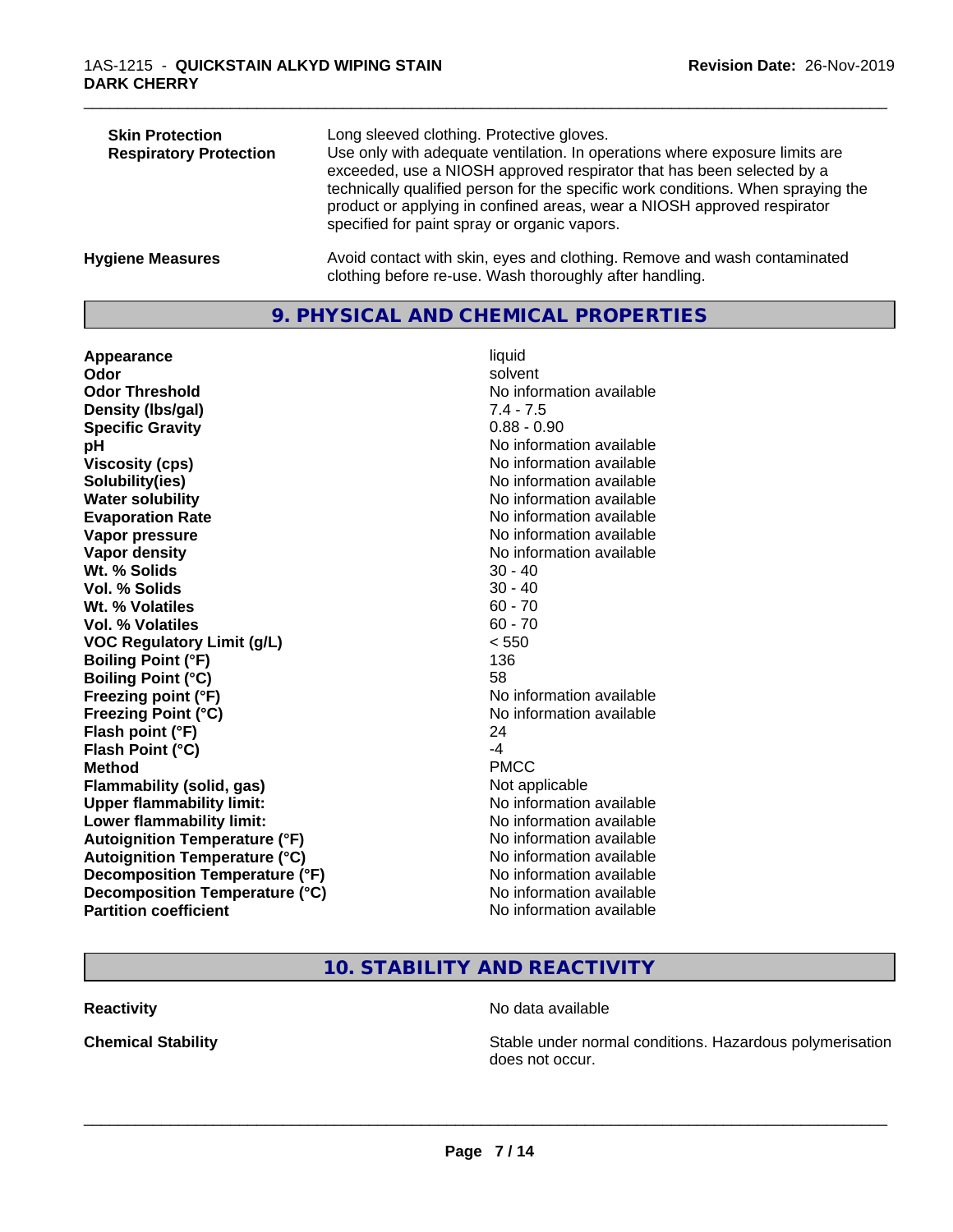| <b>Conditions to avoid</b>                | Keep away from open flames, hot surfaces, static<br>electricity and sources of ignition. Sparks. Elevated<br>temperature. |
|-------------------------------------------|---------------------------------------------------------------------------------------------------------------------------|
| <b>Incompatible Materials</b>             | Incompatible with strong acids and bases and strong<br>oxidizing agents.                                                  |
| <b>Hazardous Decomposition Products</b>   | Thermal decomposition can lead to release of irritating<br>gases and vapors.                                              |
| <b>Possibility of hazardous reactions</b> | None under normal conditions of use.                                                                                      |

# **11. TOXICOLOGICAL INFORMATION**

| <b>Product Information</b>                              |                                                                                                                                                                                                                                                               |  |  |
|---------------------------------------------------------|---------------------------------------------------------------------------------------------------------------------------------------------------------------------------------------------------------------------------------------------------------------|--|--|
| Information on likely routes of exposure                |                                                                                                                                                                                                                                                               |  |  |
| <b>Principal Routes of Exposure</b>                     | Eye contact, skin contact and inhalation.                                                                                                                                                                                                                     |  |  |
| <b>Acute Toxicity</b>                                   |                                                                                                                                                                                                                                                               |  |  |
| <b>Product Information</b>                              | Repeated or prolonged exposure to organic solvents may lead to permanent brain<br>and nervous system damage. Intentional misuse by deliberately concentrating and<br>inhaling vapors may be harmful or fatal.                                                 |  |  |
|                                                         | Symptoms related to the physical, chemical and toxicological characteristics                                                                                                                                                                                  |  |  |
| <b>Symptoms</b>                                         | No information available                                                                                                                                                                                                                                      |  |  |
|                                                         | Delayed and immediate effects as well as chronic effects from short and long-term exposure                                                                                                                                                                    |  |  |
| Eye contact<br><b>Skin contact</b>                      | Contact with eyes may cause irritation.<br>May cause skin irritation and/or dermatitis. Prolonged skin contact may defat the<br>skin and produce dermatitis.                                                                                                  |  |  |
| Ingestion                                               | Harmful if swallowed. Ingestion may cause irritation to mucous membranes. Small<br>amounts of this product aspirated into the respiratory system during ingestion or<br>vomiting may cause mild to severe pulmonary injury, possibly progressing to<br>death. |  |  |
| <b>Inhalation</b>                                       | Harmful by inhalation. High vapor / aerosol concentrations are irritating to the<br>eyes, nose, throat and lungs and may cause headaches, dizziness, drowsiness,<br>unconsciousness, and other central nervous system effects.                                |  |  |
| <b>Sensitization</b>                                    | No information available                                                                                                                                                                                                                                      |  |  |
| <b>Neurological Effects</b>                             | No information available.                                                                                                                                                                                                                                     |  |  |
| <b>Mutagenic Effects</b><br><b>Reproductive Effects</b> | No information available.<br>Possible risk of impaired fertility. Possible risk of harm to the unborn child.                                                                                                                                                  |  |  |
| <b>Developmental Effects</b>                            | No information available.                                                                                                                                                                                                                                     |  |  |
| <b>Target organ effects</b>                             | No information available.                                                                                                                                                                                                                                     |  |  |
| <b>STOT - repeated exposure</b>                         | Causes damage to organs through prolonged or repeated exposure if inhaled.<br>May cause disorder and damage to the. liver. kidney. spleen. blood. Central<br>nervous system. Causes damage to organs through prolonged or repeated<br>exposure.               |  |  |
| <b>STOT - single exposure</b>                           | May cause disorder and damage to the. Respiratory system. Central nervous<br>system.                                                                                                                                                                          |  |  |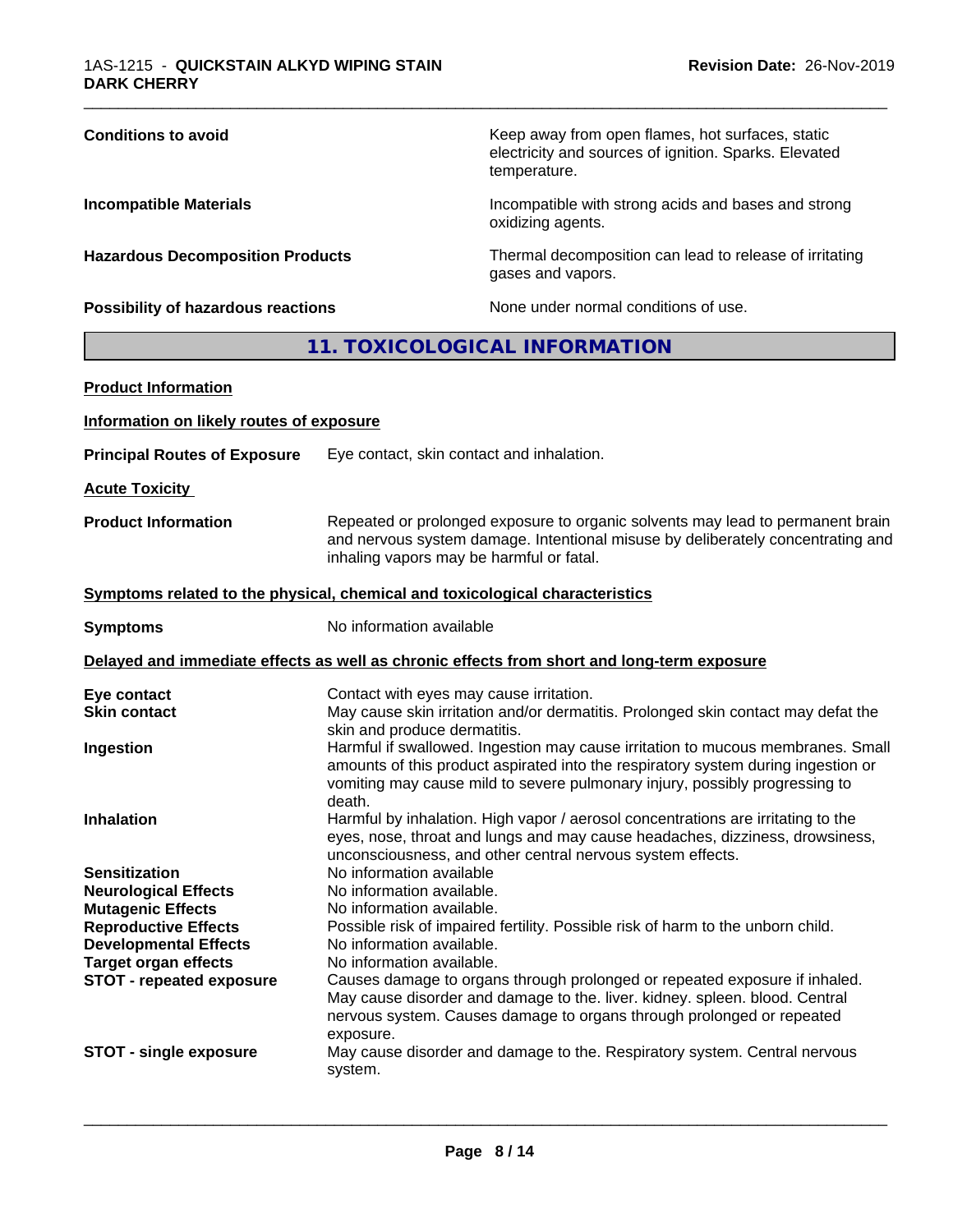| Other adverse effects | No information available.                                                                                                                                                                                                        |
|-----------------------|----------------------------------------------------------------------------------------------------------------------------------------------------------------------------------------------------------------------------------|
| Aspiration Hazard     | May be harmful if swallowed and enters airways. Small amounts of this product<br>aspirated into the respiratory system during ingestion or vomiting may cause mild<br>to severe pulmonary injury, possibly progressing to death. |
|                       |                                                                                                                                                                                                                                  |

#### **Numerical measures of toxicity**

#### **The following values are calculated based on chapter 3.1 of the GHS document**

| ATEmix (oral)                        | 6003 mg/kg |
|--------------------------------------|------------|
| <b>ATEmix (dermal)</b>               | 4248 mg/kg |
| <b>ATEmix (inhalation-dust/mist)</b> | 33.3 mg/L  |
| <b>ATEmix (inhalation-vapor)</b>     | 70.9 mg/L  |

#### **Component Information**

| Chemical name                                                | Oral LD50                                                                | Dermal LD50                 | Inhalation LC50                                                 |
|--------------------------------------------------------------|--------------------------------------------------------------------------|-----------------------------|-----------------------------------------------------------------|
| Acetone<br>$67 - 64 - 1$                                     | $= 5800$ mg/kg (Rat)                                                     |                             | $= 50100$ mg/m <sup>3</sup> (Rat) 8 h                           |
| Hydrotreated light naphtha<br>64742-49-0                     | $> 5000$ mg/kg (Rat)                                                     | > 3160 mg/kg (Rabbit)       | $= 73680$ ppm (Rat) 4 h                                         |
| Solvent naphtha (petroleum), heavy<br>aromatic<br>64742-94-5 | > 5000 mg/kg (Rat)                                                       | > 2 mL/kg (Rabbit)          | $> 590$ mg/m <sup>3</sup> (Rat) 4 h                             |
| Distillates, petroleum, hydrotreated<br>light<br>64742-47-8  | $> 5000$ mg/kg (Rat)                                                     | $>$ 2000 mg/kg (Rabbit)     | $> 5.2$ mg/L (Rat) 4 h                                          |
| Solvent naphtha, petroleum, light<br>aromatic<br>64742-95-6  | $= 8400$ mg/kg (Rat)                                                     | $>$ 2000 mg/kg (Rabbit)     | $= 3400$ ppm (Rat) 4 h                                          |
| n-Butyl acetate<br>123-86-4                                  | $= 10768$ mg/kg (Rat)                                                    | > 17600 mg/kg (Rabbit)      |                                                                 |
| 2-Butoxyethanol<br>111-76-2                                  | $= 1300$ mg/kg (Rat)                                                     | > 2000 mg/kg (Rabbit)       | $> 4.9$ mg/L (Rat) 3H                                           |
| VM&P naphtha<br>64742-89-8                                   |                                                                          | $=$ 3000 mg/kg (Rabbit)     |                                                                 |
| 1,2,4-Trimethylbenzene<br>$95 - 63 - 6$                      | $=$ 3280 mg/kg (Rat)                                                     | $>$ 3160 mg/kg (Rabbit)     | $= 18$ g/m <sup>3</sup> (Rat) 4 h                               |
| Xylene<br>1330-20-7                                          | $=$ 3500 mg/kg (Rat)                                                     | > 4350 mg/kg (Rabbit)       | $= 29.08$ mg/L (Rat) 4 h                                        |
| Iron oxide<br>1309-37-1                                      | > 10000 mg/kg (Rat)                                                      |                             |                                                                 |
| Naphthalene<br>$91 - 20 - 3$                                 | = 1110 mg/kg (Rat) = 490 mg/kg ( = 1120 mg/kg (Rabbit) > 20 g/kg<br>Rat) | Rabbit)                     | $>$ 340 mg/m <sup>3</sup> (Rat) 1 h                             |
| Ethanol<br>64-17-5                                           | $= 7060$ mg/kg (Rat)                                                     |                             | $= 124.7$ mg/L (Rat) 4 h                                        |
| Ethyl benzene<br>100-41-4                                    | $= 3500$ mg/kg (Rat)                                                     | $= 15400$ mg/kg (Rabbit)    | $= 17.2$ mg/L (Rat) 4 h                                         |
| Carbon black<br>1333-86-4                                    | $> 15400$ mg/kg (Rat)                                                    | $>$ 3 g/kg (Rabbit)         |                                                                 |
| Octane<br>111-65-9                                           | $\sim$                                                                   |                             | $= 118$ g/m <sup>3</sup> (Rat) 4 h = 25260 ppm<br>$(Rat)$ 4 h   |
| Heptane<br>142-82-5                                          | $\sim$                                                                   | $=$ 3000 mg/kg (Rabbit)     | $= 103$ g/m <sup>3</sup> (Rat) 4 h                              |
| Cumene<br>98-82-8                                            | $= 1400$ mg/kg (Rat)                                                     | $= 12300 \mu L/kg$ (Rabbit) | $> 3577$ ppm (Rat) 6 h = 39000<br>mg/m <sup>3</sup> (Rat) $4 h$ |

#### **Carcinogenicity**

*The information below indicateswhether each agency has listed any ingredient as a carcinogen:.*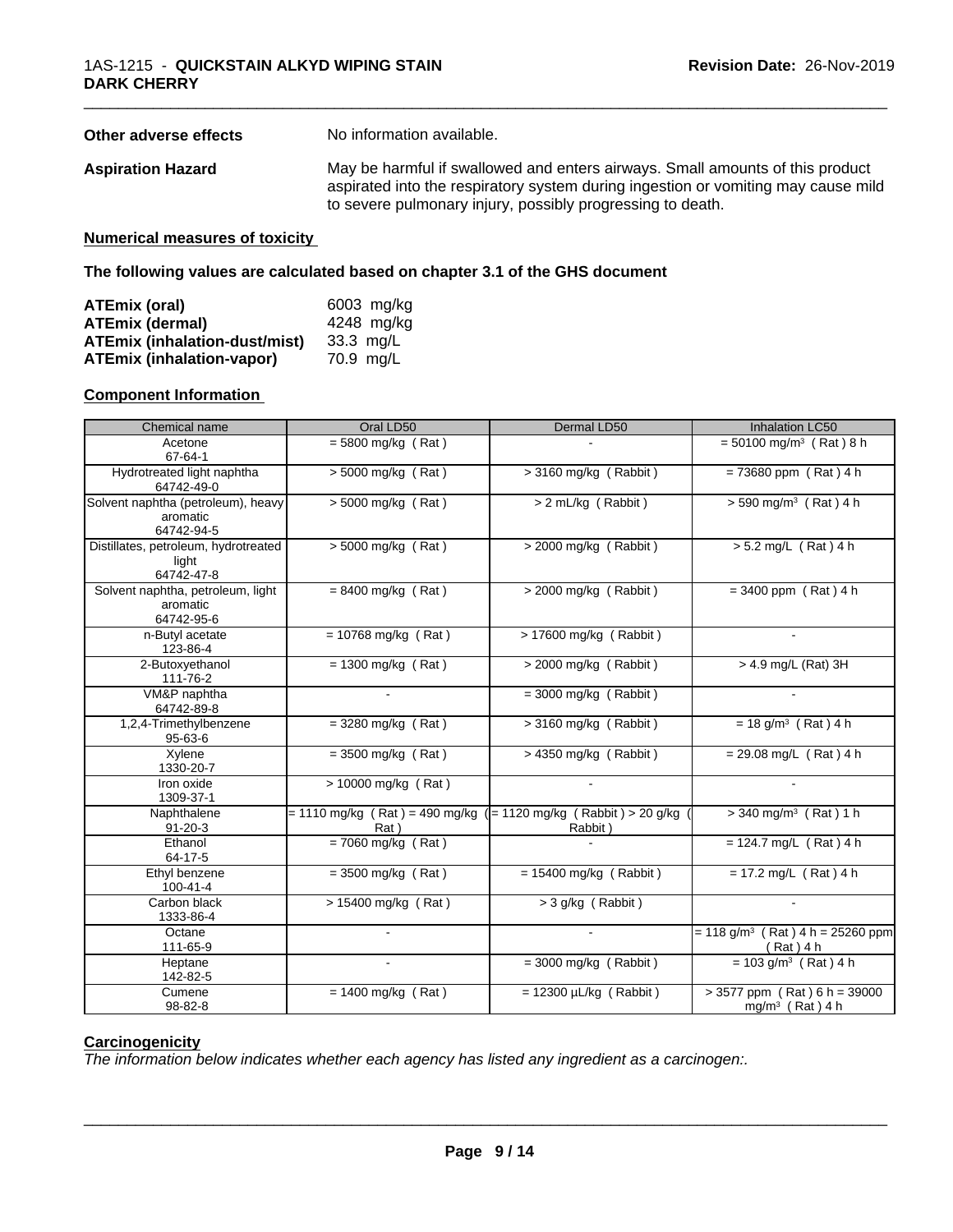| Chemical name | <b>IARC</b>         | <b>NTP</b>        | <b>OSHA</b> |
|---------------|---------------------|-------------------|-------------|
|               | 2B - Possible Human | Reasonably        | Listed      |
| Naphthalene   | Carcinogen          | Anticipated Human |             |
|               |                     | Carcinogen        |             |
|               | 2B - Possible Human |                   | Listed      |
| Ethyl benzene | Carcinogen          |                   |             |
|               | 2B - Possible Human |                   | Listed      |
| Carbon black  | Carcinogen          |                   |             |
|               | 2B - Possible Human | Reasonably        | Listed      |
| Cumene        | Carcinogen          | Anticipated Human |             |
|               |                     | Carcinogen        |             |

#### **Legend**

IARC - International Agency for Research on Cancer NTP - National Toxicity Program OSHA - Occupational Safety & Health Administration

**12. ECOLOGICAL INFORMATION**

# **Ecotoxicity Effects**

The environmental impact of this product has not been fully investigated.

#### **Product Information**

#### **Acute Toxicity to Fish**

No information available

#### **Acute Toxicity to Aquatic Invertebrates**

No information available

#### **Acute Toxicity to Aquatic Plants**

No information available

#### **Persistence / Degradability**

No information available.

#### **Bioaccumulation**

There is no data for this product.

#### **Mobility in Environmental Media**

No information available.

#### **Ozone**

Not applicable

#### **Component Information**

#### **Acute Toxicity to Fish**

Acetone LC50: 8300 (Bluegill - 96 hr.) mg/L n-Butyl acetate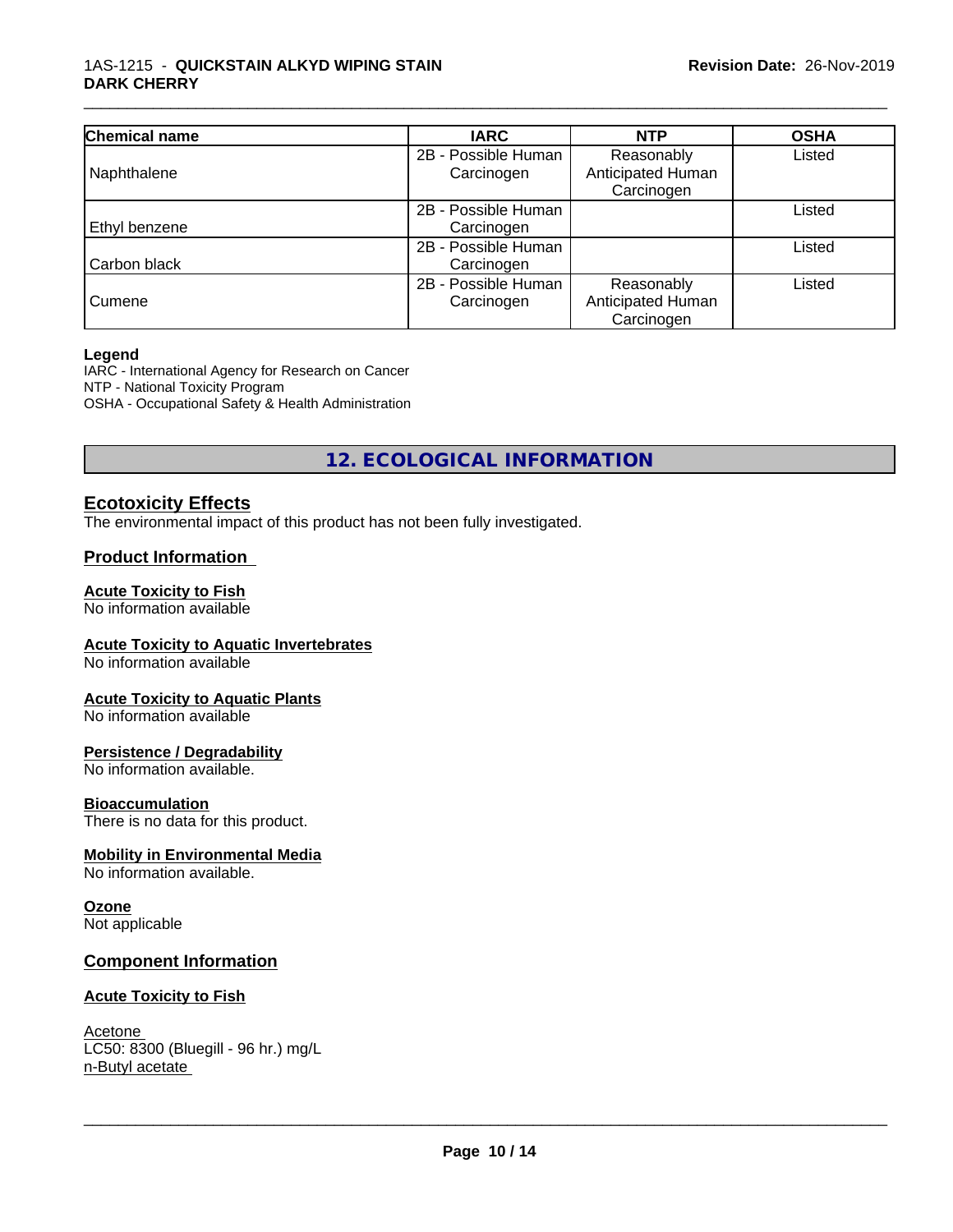LC50: 18 mg/L (Fathead Minnow - 96 hr.) 2-Butoxyethanol LC50: 1490 mg/L (Bluegill sunfish - 96 hr.) **Xylene** LC50: 13.5 mg/L (Rainbow Trout - 96 hr.) Ethyl benzene LC50: 12.1 mg/L (Fathead Minnow - 96 hr.)

#### **Acute Toxicity to Aquatic Invertebrates**

Acetone EC50: 12600 mg/L (Daphnia magna - 48 hr.) n-Butyl acetate EC50: 72.8 mg/L (Daphnia magna - 48 hr.) Ethyl benzene EC50: 1.8 mg/L (Daphnia magna - 48 hr.)

#### **Acute Toxicity to Aquatic Plants**

n-Butyl acetate EC50: 674.7 mg/L (Green algae (Scenedesmus subspicatus), 72 hrs.) Ethyl benzene EC50: 4.6 mg/L (Green algae (Scenedesmus subspicatus), 72 hrs.)

#### **13. DISPOSAL CONSIDERATIONS**

\_\_\_\_\_\_\_\_\_\_\_\_\_\_\_\_\_\_\_\_\_\_\_\_\_\_\_\_\_\_\_\_\_\_\_\_\_\_\_\_\_\_\_\_\_\_\_\_\_\_\_\_\_\_\_\_\_\_\_\_\_\_\_\_\_\_\_\_\_\_\_\_\_\_\_\_\_\_\_\_\_\_\_\_\_\_\_\_\_\_\_\_\_

| <b>Waste Disposal Method</b>   | Dispose of in accordance with federal, state, and local regulations. Local<br>requirements may vary, consult your sanitation department or state-designated<br>environmental protection agency for more disposal options. |
|--------------------------------|---------------------------------------------------------------------------------------------------------------------------------------------------------------------------------------------------------------------------|
| <b>Empty Container Warning</b> | Emptied containers may retain product residue. Follow label warnings even after<br>container is emptied. Residual vapors may explode on ignition.                                                                         |

#### **14. TRANSPORT INFORMATION**

| <b>DOT</b><br><b>Proper Shipping Name</b><br><b>Hazard class</b><br>UN-No.<br><b>Packing Group</b><br><b>Description</b> | <b>PAINT</b><br>3<br>UN1263<br>Ш<br>UN1263, PAINT, 3, II |
|--------------------------------------------------------------------------------------------------------------------------|----------------------------------------------------------|
| <b>ICAO/IATA</b>                                                                                                         | Contact the preparer for further information.            |
| <b>IMDG/IMO</b>                                                                                                          | Contact the preparer for further information.            |
|                                                                                                                          |                                                          |

**15. REGULATORY INFORMATION**

**International Inventories**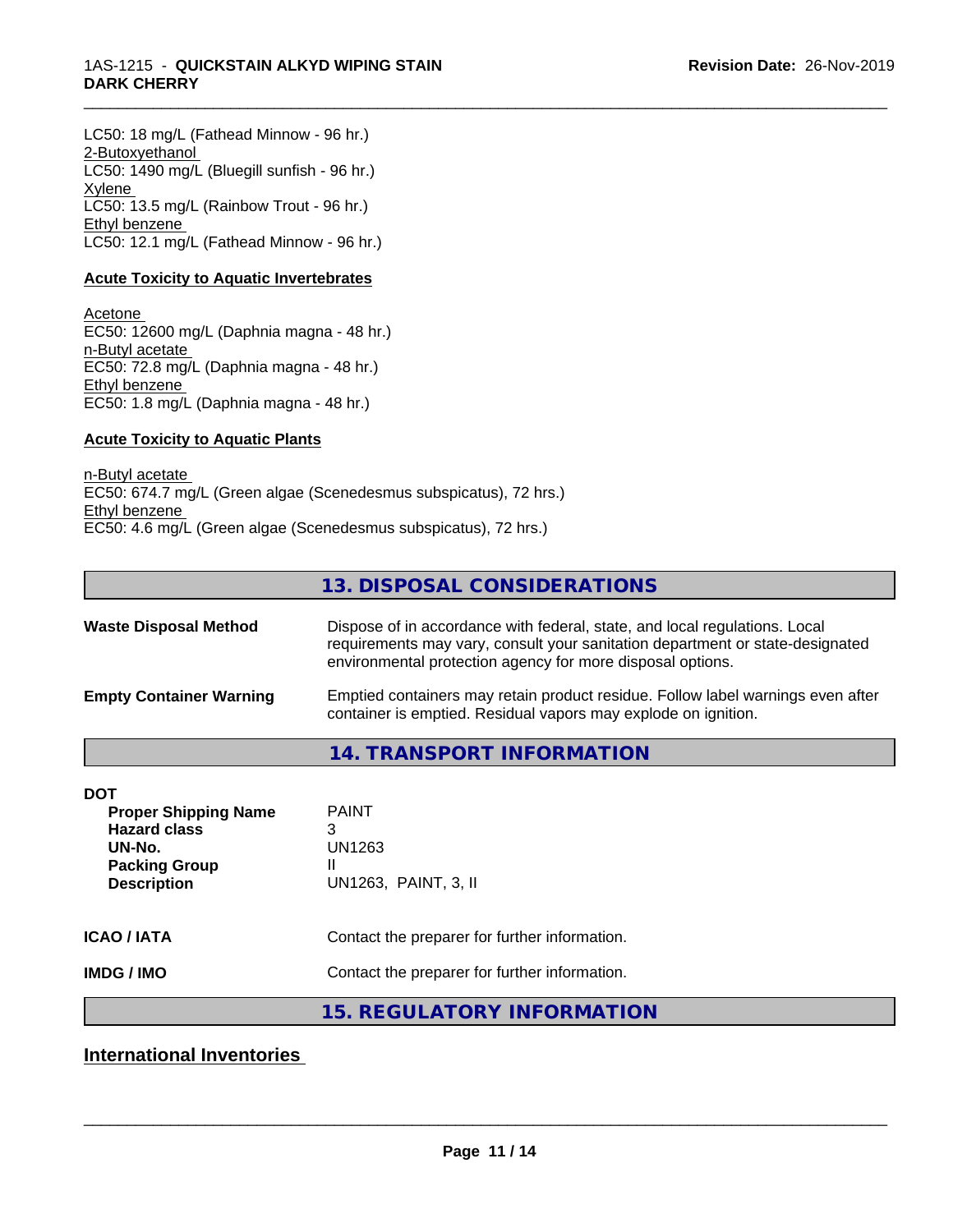| <b>TSCA: United States</b> | Yes - All components are listed or exempt. |
|----------------------------|--------------------------------------------|
| <b>DSL: Canada</b>         | No - Not all of the components are listed. |
|                            | One or more component is listed on NDSL.   |

# **Federal Regulations**

| SARA 311/312 hazardous categorization |            |  |
|---------------------------------------|------------|--|
| Acute health hazard                   | <b>Yes</b> |  |
| Chronic Health Hazard                 | Yes        |  |

| Chronic Health Hazard             | Yes  |
|-----------------------------------|------|
| Fire hazard                       | Yes. |
| Sudden release of pressure hazard | Nο   |
| Reactive Hazard                   | N٥   |

#### **SARA 313**

Section 313 of Title III of the Superfund Amendments and Reauthorization Act of 1986 (SARA). This product contains a chemical or chemicals which are subject to the reporting requirements of the Act and Title 40 of the Code of Federal Regulations, Part 372:

\_\_\_\_\_\_\_\_\_\_\_\_\_\_\_\_\_\_\_\_\_\_\_\_\_\_\_\_\_\_\_\_\_\_\_\_\_\_\_\_\_\_\_\_\_\_\_\_\_\_\_\_\_\_\_\_\_\_\_\_\_\_\_\_\_\_\_\_\_\_\_\_\_\_\_\_\_\_\_\_\_\_\_\_\_\_\_\_\_\_\_\_\_

| <b>Chemical name</b>   | CAS No.        | Weight-%    | <b>CERCLA/SARA 313</b><br>(de minimis concentration) |
|------------------------|----------------|-------------|------------------------------------------------------|
| 2-Butoxyethanol        | 111-76-2       | 1 - 5       |                                                      |
| 1,2,4-Trimethylbenzene | 95-63-6        | $1 - 5$     | 1.0                                                  |
| Xvlene                 | 1330-20-7      | $1 - 5$     | 1.0                                                  |
| Naphthalene            | $91 - 20 - 3$  | $0.5 - 1$   | 0.1                                                  |
| Ethyl benzene          | $100 - 41 - 4$ | $0.1 - 0.5$ | 0.1                                                  |

#### **Clean Air Act,Section 112 Hazardous Air Pollutants (HAPs) (see 40 CFR 61)**

This product contains the following HAPs:

| <b>Chemical name</b> | CAS No.        | Weight-%    | <b>Hazardous Air Pollutant</b> |
|----------------------|----------------|-------------|--------------------------------|
| 2-Butoxyethanol      | 111-76-2       | $1 - 5$     | <u>(HAP)</u><br>Listed         |
| Xvlene               | 1330-20-7      | $1 - 5$     | Listed                         |
| Naphthalene          | $91 - 20 - 3$  | $0.5 - 1$   | Listed                         |
| Ethyl benzene        | $100 - 41 - 4$ | $0.1 - 0.5$ | Listed                         |
| Cumene               | 98-82-8        | $0.1 - 0.5$ | Listed                         |

# **US State Regulations**

#### **California Proposition 65**

**A** WARNING: Cancer and Reproductive Harm– www.P65warnings.ca.gov

### **State Right-to-Know**

| <b>Chemical name</b>   | <b>Massachusetts</b> | <b>New Jersey</b> | Pennsylvania |
|------------------------|----------------------|-------------------|--------------|
| Linseed oil            |                      |                   |              |
| Acetone                |                      |                   |              |
| n-Butyl acetate        |                      |                   |              |
| 2-Butoxvethanol        |                      |                   |              |
| 1.2.4-Trimethylbenzene |                      |                   |              |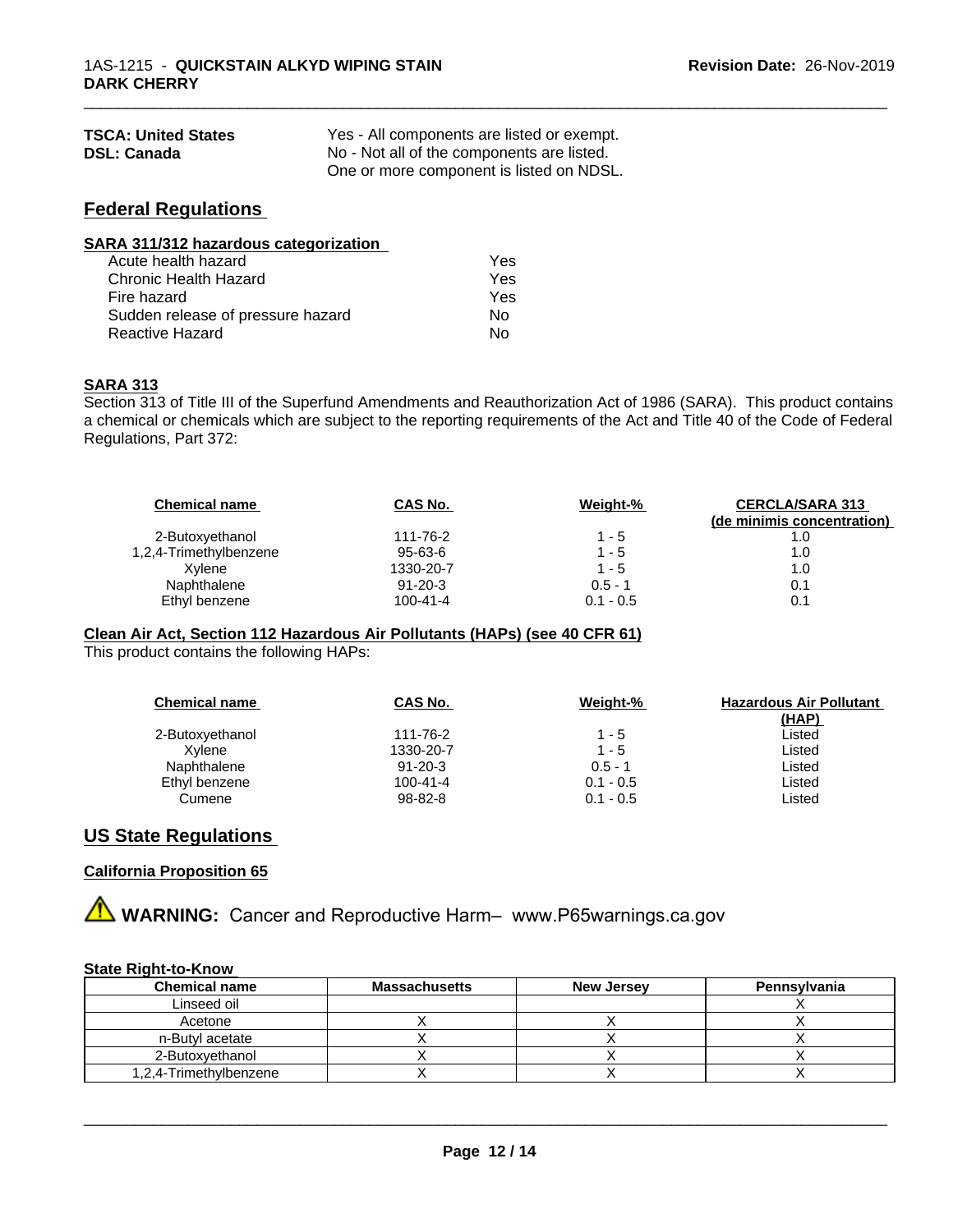#### 1AS-1215 - **QUICKSTAIN ALKYD WIPING STAIN DARK CHERRY**

| Stoddard solvent |  |  |
|------------------|--|--|
| Xylene           |  |  |
| Iron oxide       |  |  |
| Ethanol          |  |  |
| Carbon black     |  |  |

\_\_\_\_\_\_\_\_\_\_\_\_\_\_\_\_\_\_\_\_\_\_\_\_\_\_\_\_\_\_\_\_\_\_\_\_\_\_\_\_\_\_\_\_\_\_\_\_\_\_\_\_\_\_\_\_\_\_\_\_\_\_\_\_\_\_\_\_\_\_\_\_\_\_\_\_\_\_\_\_\_\_\_\_\_\_\_\_\_\_\_\_\_

#### **Legend**

X - Listed

# **16. OTHER INFORMATION**

| HMIS -<br><b>Flammability: 3</b><br><b>Reactivity: 0 PPE: -</b><br>Health: $2^*$ |  |  |
|----------------------------------------------------------------------------------|--|--|
|----------------------------------------------------------------------------------|--|--|

#### **HMIS Legend**

- 0 Minimal Hazard
- 1 Slight Hazard
- 2 Moderate Hazard
- 3 Serious Hazard
- 4 Severe Hazard
- \* Chronic Hazard

X - Consult your supervisor or S.O.P. for "Special" handling instructions.

*Note: The PPE rating has intentionally been left blank. Choose appropriate PPE that will protect employees from the hazards the material will present under the actual normal conditions of use.*

*Caution: HMISÒ ratings are based on a 0-4 rating scale, with 0 representing minimal hazards or risks, and 4 representing significant hazards or risks. Although HMISÒ ratings are not required on MSDSs under 29 CFR 1910.1200, the preparer, has chosen to provide them. HMISÒ ratings are to be used only in conjunction with a fully implemented HMISÒ program by workers who have received appropriate HMISÒ training. HMISÒ is a registered trade and service mark of the NPCA. HMISÒ materials may be purchased exclusively from J. J. Keller (800) 327-6868.*

 **WARNING!** If you scrape, sand, or remove old paint, you may release lead dust. LEAD IS TOXIC. EXPOSURE TO LEAD DUST CAN CAUSE SERIOUS ILLNESS, SUCH AS BRAIN DAMAGE, ESPECIALLY IN CHILDREN. PREGNANT WOMEN SHOULD ALSO AVOID EXPOSURE.Wear a NIOSH approved respirator to control lead exposure. Clean up carefully with a HEPA vacuum and a wet mop. Before you start, find out how to protect yourself and your family by contacting the National Lead Information Hotline at 1-800-424-LEAD or log on to www.epa.gov/lead.

| <b>Prepared By</b>                               | <b>Product Stewardship Department</b><br>Benjamin Moore & Co.<br>101 Paragon Drive<br>Montvale, NJ 07645<br>800-225-5554 |  |
|--------------------------------------------------|--------------------------------------------------------------------------------------------------------------------------|--|
| <b>Revision Date:</b><br><b>Revision Summary</b> | 26-Nov-2019<br>Not available                                                                                             |  |

Disclaimer

The information contained herein is presented in good faith and believed to be accurate as of the effective date shown above. This information is furnished without warranty of any kind. Employers should use this information only as a **supplement to other information gathered by them and must make independent determination of suitability and** completeness of information from all sources to assure proper use of these materials and the safety and health of employees. Any use of this data and information must be determined by the user to be in accordance with applicable **federal, provincial, and local laws and regulations.**